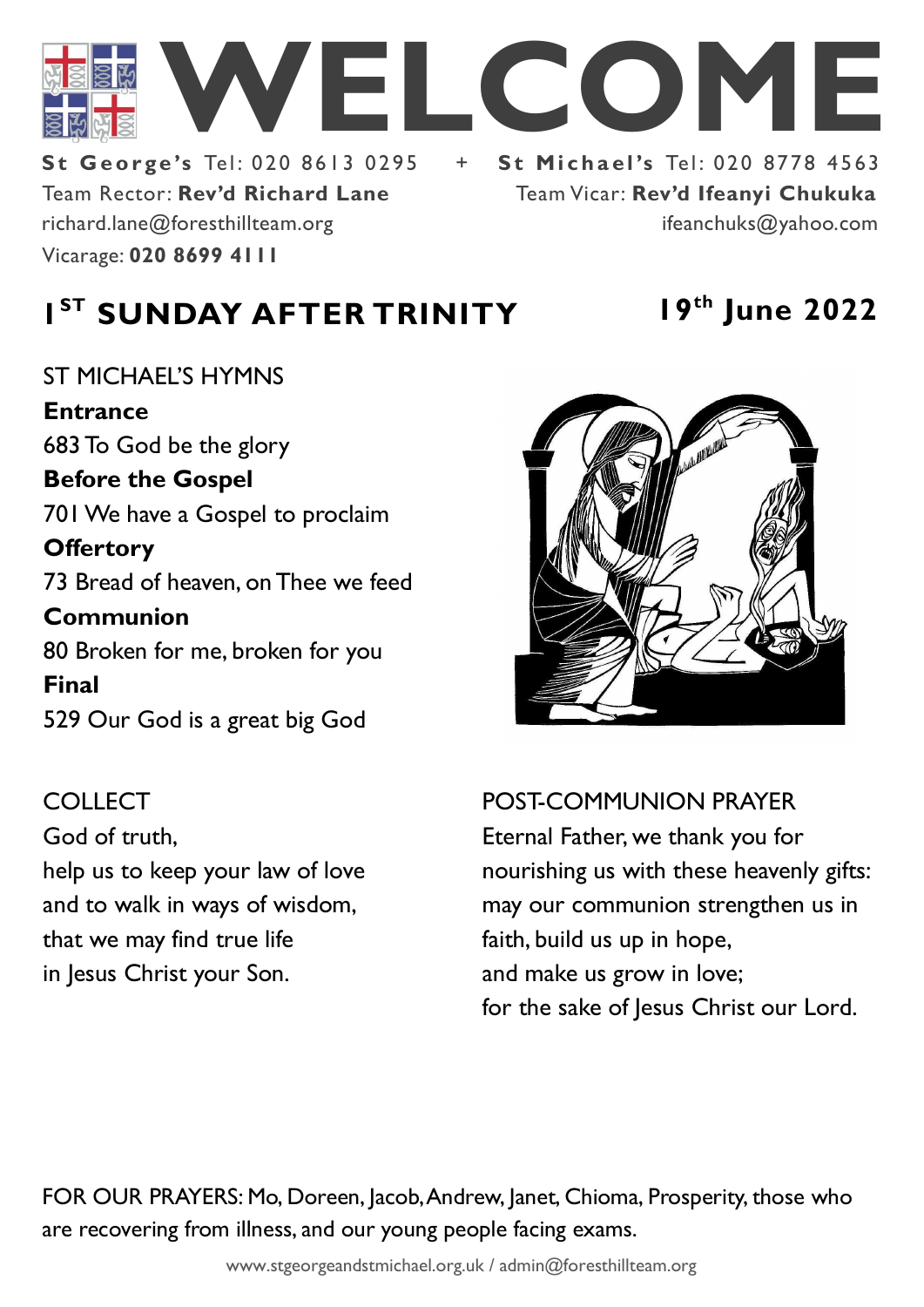ST MICHAEL'S SUMMER PARTY We'll be holding our summer party in the vicarage garden after the service on **Sunday 17 July and you're all most** welcome to come. Please put the date in your diary!

#### ೧೪೧

LAY MINISTRY EVENINGS Information evening for those interested in exploring Reader ministry: **Tuesday 21 & Wednesday 22 June**, 19.30 on Zoom, To register, email: ministry@southwark. anglican.org

#### **Saturday 16 July, 09:00-16:00**:

Southwark Cathedral and Trinity House Vocations forums bring together people who are considering the possibilities for the kind of ministry God is calling them to. You

need your incumbent or chaplain to sponsor you to attend by emailing sue.stewart@southwark.anglican.org

#### $\mathbb{C}\mathbb{C}$

#### SERVICE INFORMATION

- Our service on the **first Sunday** of every month is lead by our children and young people.
- Sunday School is on the **second**  and **fourth Sundays** of the month.

### **EVENTS THIS WEEK**

*Monday 20 June* Hall: 09:30-11:30 - Toddler Group Hall: 17:30 - 18:30 - Rainbows Hall: 18:30 - 20:00 - Brownies

*Tuesday 21 June* Hall: 09:30-11:30 - Toddler Group Hall: 18:30 - 20:00– Pilates **Zoom: 19:30 - Lay ministry evening** *Wednesday 22 June* Church: 09:30-11:30 - Toddler Group **Zoom: 19:30 - Lay ministry evening**

*Thursday 23 April* Hall: 18:30 - 20:30 - Guides

*Saturday 25 June* Hall: 09:00-17:00—7th Day Adventists *Sunday 26 June*

Church 10:00 - Holy Communion Church 10:00 - **Sunday School** Hall 13:00-17:00 - I AM Church

#### **UPCOMING EVENTS**

*Sunday 10 July* Church 10:00 - Sunday School

S*aturday 16 July* **Southwark Cathedral 09:00 - Vocations forum**

*Sunday 17 July* Church 11:00 - **Summer party**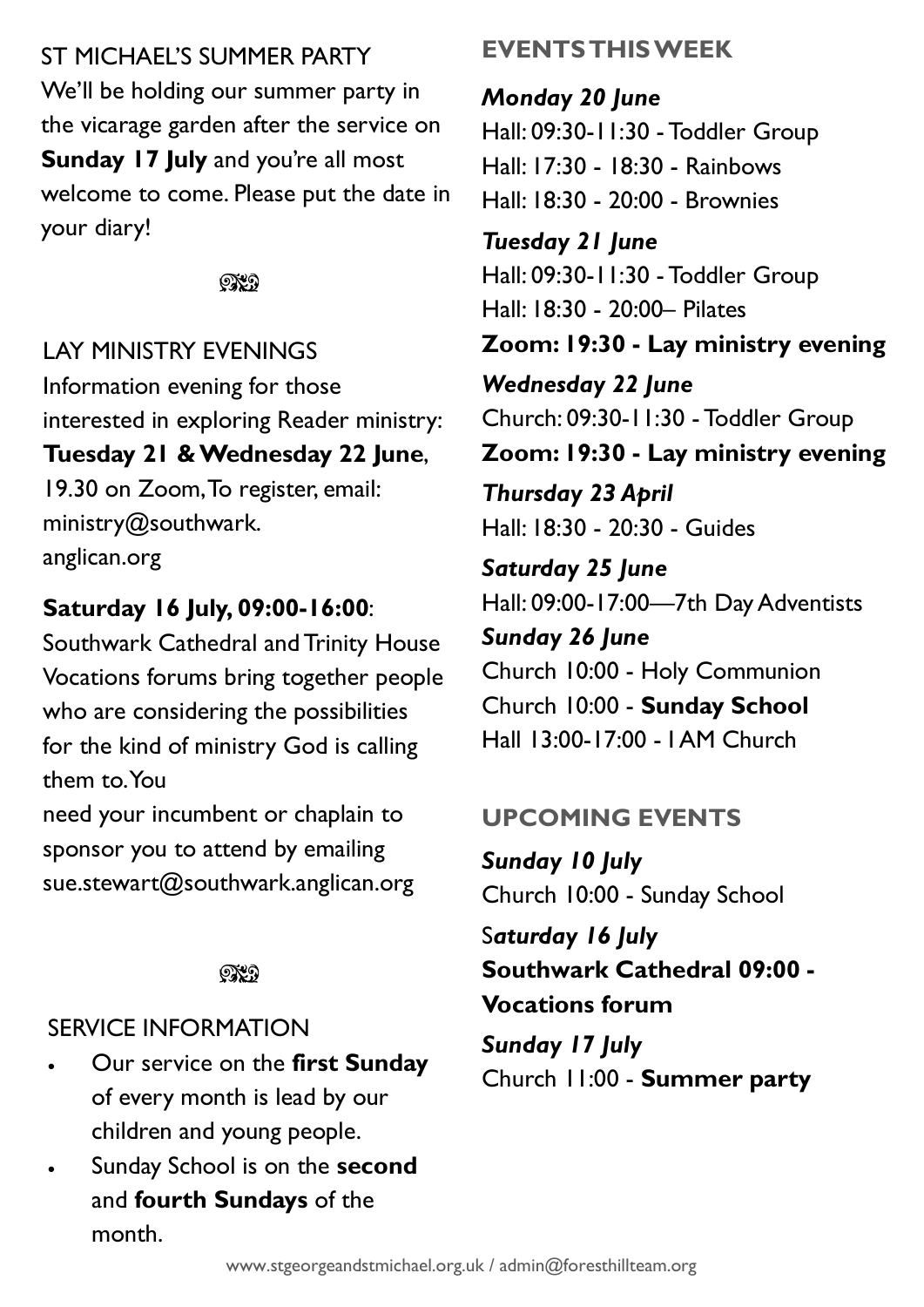OT: 1 Kings 19: 1—4, 8—15a (NLT) When Ahab got home, he told Jezebel everything Elijah had done, including the way he had killed all the prophets of Baal.<sup>2</sup> So Jezebel sent this message to Elijah: "May the gods strike me and even kill me if by this time tomorrow I have not killed you just as you killed them."  $^3$  Elijah was afraid and fled for his life. He went to Beersheba, a town in Judah, and he left his servant there.<sup>4</sup> Then he went on alone into the wilderness, traveling all day. He sat down under a solitary broom tree and prayed that he might die. "I have had enough, LORD," he said. "Take my life, for I am no better than my ancestors who have already died."

 $8$  So he got up and ate and drank, and the food gave him enough strength to travel forty days and forty nights to Mount Sinai, the mountain of God. <sup>9</sup> There he came to a cave, where he spent the night. The LORD Speaks to Elijah

But the LORD said to him, "What are you doing here, Elijah?"

<sup>10</sup> Elijah replied, "I have zealously served the LORD God Almighty. But the people of Israel have broken their covenant with you, torn down your altars, and killed every one of your prophets. I am the only one left, and now they are trying to kill me, too."

<sup>11</sup> "Go out and stand before me on the mountain," the LORD told him. And as

Elijah stood there, the LORD passed by, and a mighty windstorm hit the mountain. It was such a terrible blast that the rocks were torn loose, but the LORD was not in the wind. After the wind there was an earthquake, but the LORD was not in the earthquake. <sup>12</sup> And after the earthquake there was a fire, but the LORD was not in the fire. And after the fire there was the sound of a gentle whisper.  $13$  When Elijah heard it, he wrapped his face in his cloak and went out and stood at the entrance of the cave.

And a voice said, "What are you doing here, Elijah?"

<sup>14</sup> He replied again, "I have zealously served the LORD God Almighty. But the people of Israel have broken their covenant with you, torn down your altars, and killed every one of your prophets. I am the only one left, and now they are trying to kill me, too." <sup>15</sup> Then the LORD told him, "Go back the same way you came, and travel to the wilderness of Damascus.

 $\mathbb{C}\mathbb{C}$